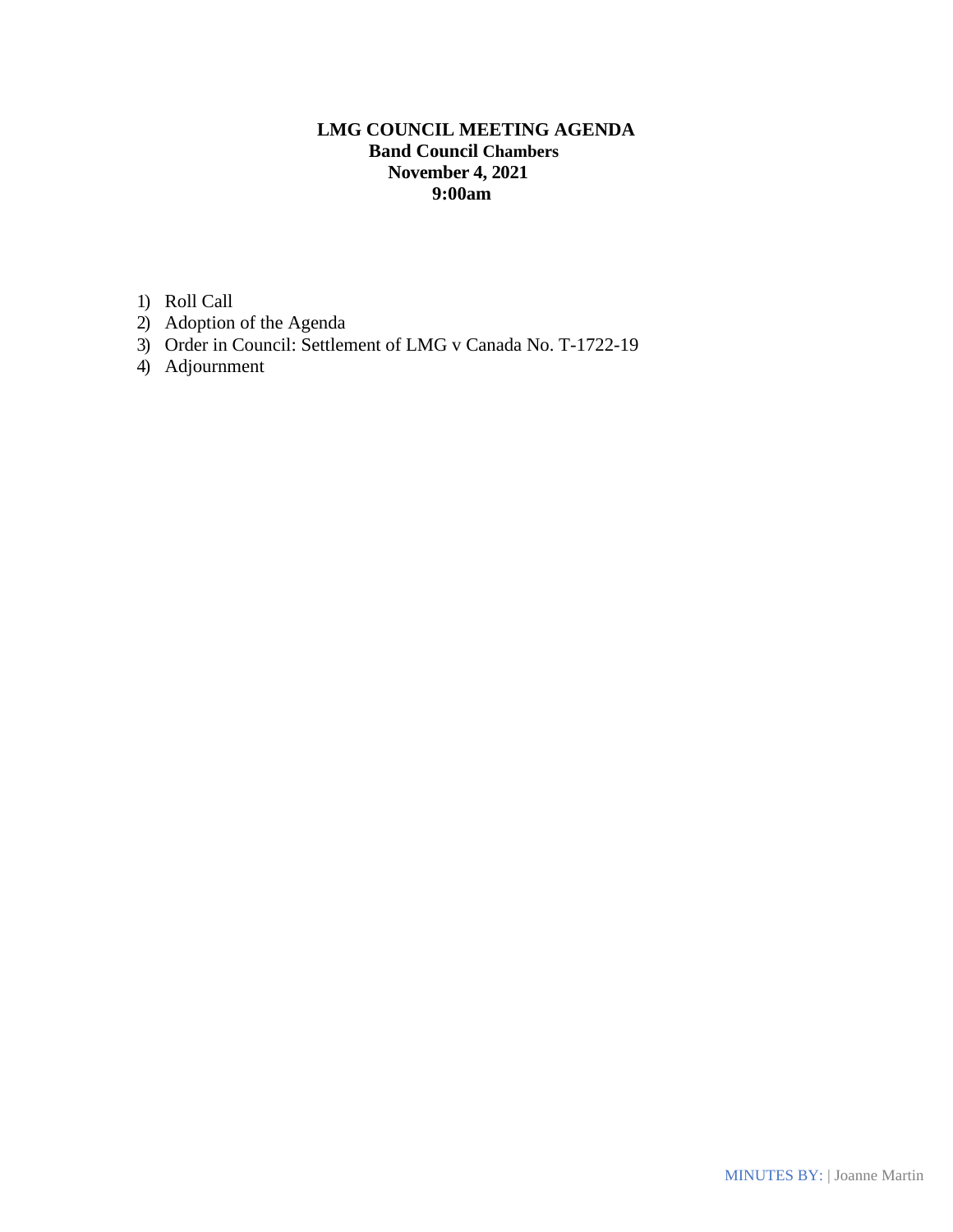## **1. Roll Call**

### **LMG COUNCIL ATTENDEES:**

Chief Darcy Gray Councillor Ali Barnaby (Zoom) Councillor Annette Barnaby (Foodbank) Councillor Brian Caplin Jr. Councillor Chad Gedeon Councillor Gordon Isaac Jr. (Absent) Councillor Dr. Cathy Martin (Zoom) Councillor George Martin (Absent) Councillor Kevin Methot Councillor Sky Metallic Councillor Wendell Metallic Councillor Alexander Morrison (Sick) Councillor Sheila Swasson (Appointment)